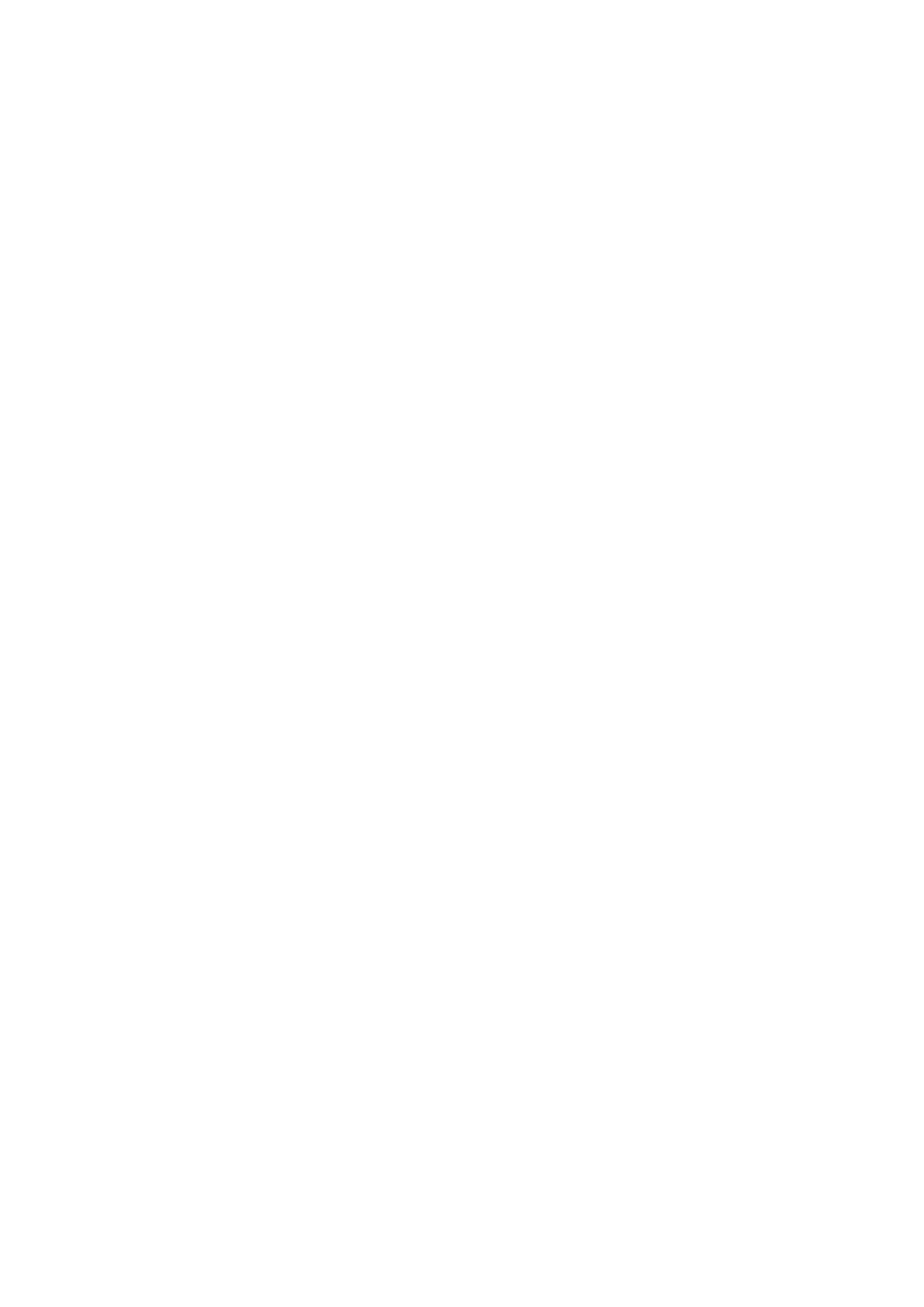#### **UNIVERSITY OF S[OUTHAMPTON](http://www.southampton.ac.uk)**

Faculty of [Insert faculty] School of [Insert school]

### **An Investigation into . . .**

DOI: [10.1002/0470841559.ch1](http://doi.org/10.1002/0470841559.ch1)

Volume n of m

*by*

### **[Insert full name, for example, Sarah Alison Watson]**

[Insert Previous Qualifications, for example MEng] ORCiD: [0000-0002-1825-0097](http://orcid.org/0000-0002-1825-0097)

> *A thesis for the degree of Doctor of Philosophy*

September 2020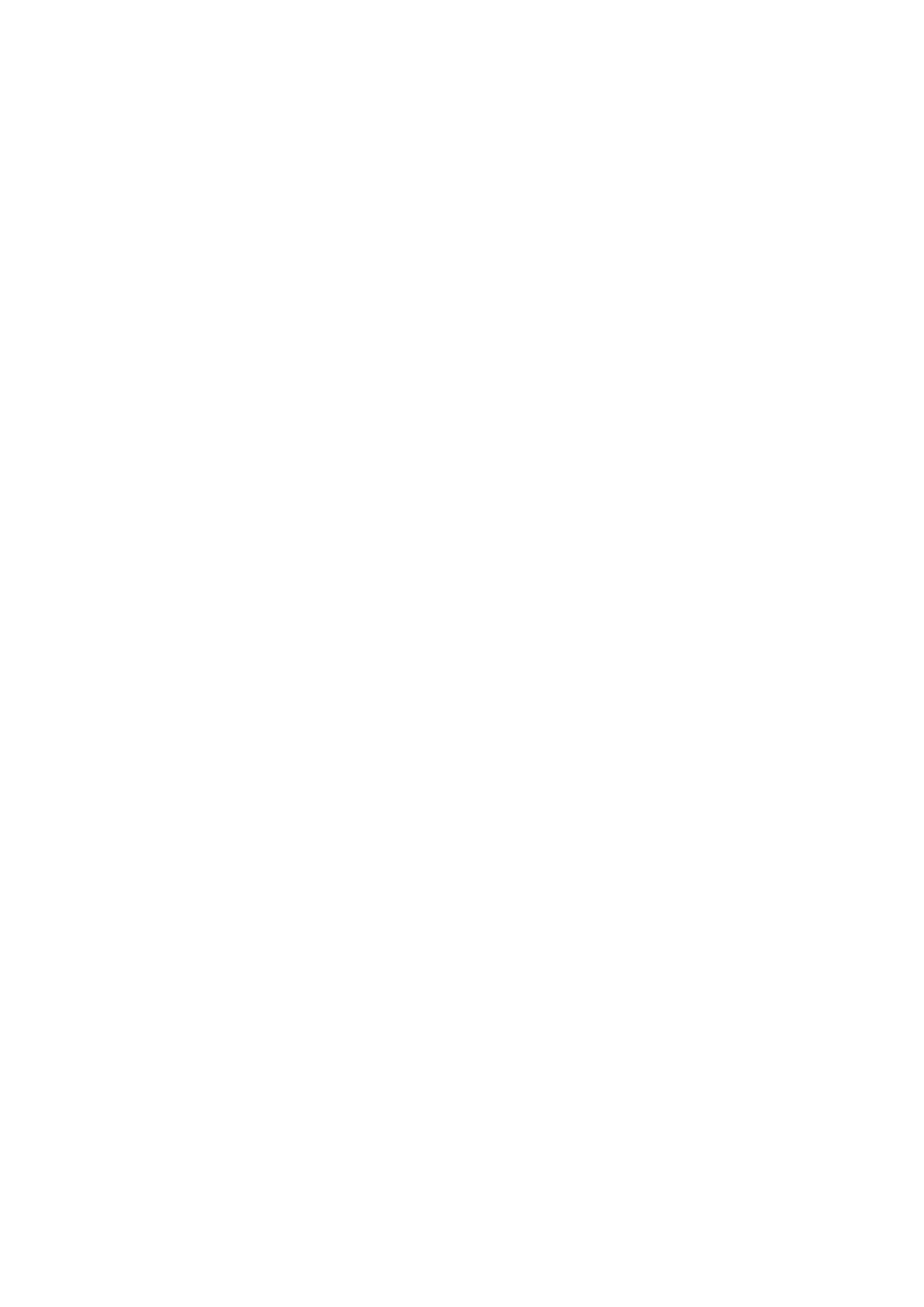#### [University of Southampton](http://www.southampton.ac.uk)

#### Abstract

Faculty of [Insert faculty] School of [Insert school]

Doctor of Philosophy

#### **An Investigation into . . .**

by [Insert full name, for example, Sarah Alison Watson]

This work is all about ... There are broad instructions for this template entitled: How to use the University of Southampton LaTeX template. There is a technical reference included in the doc folder with the templates.

There is no prescribed font, you should use a font appropriate to your discipline. See Producing your thesis section 7.2.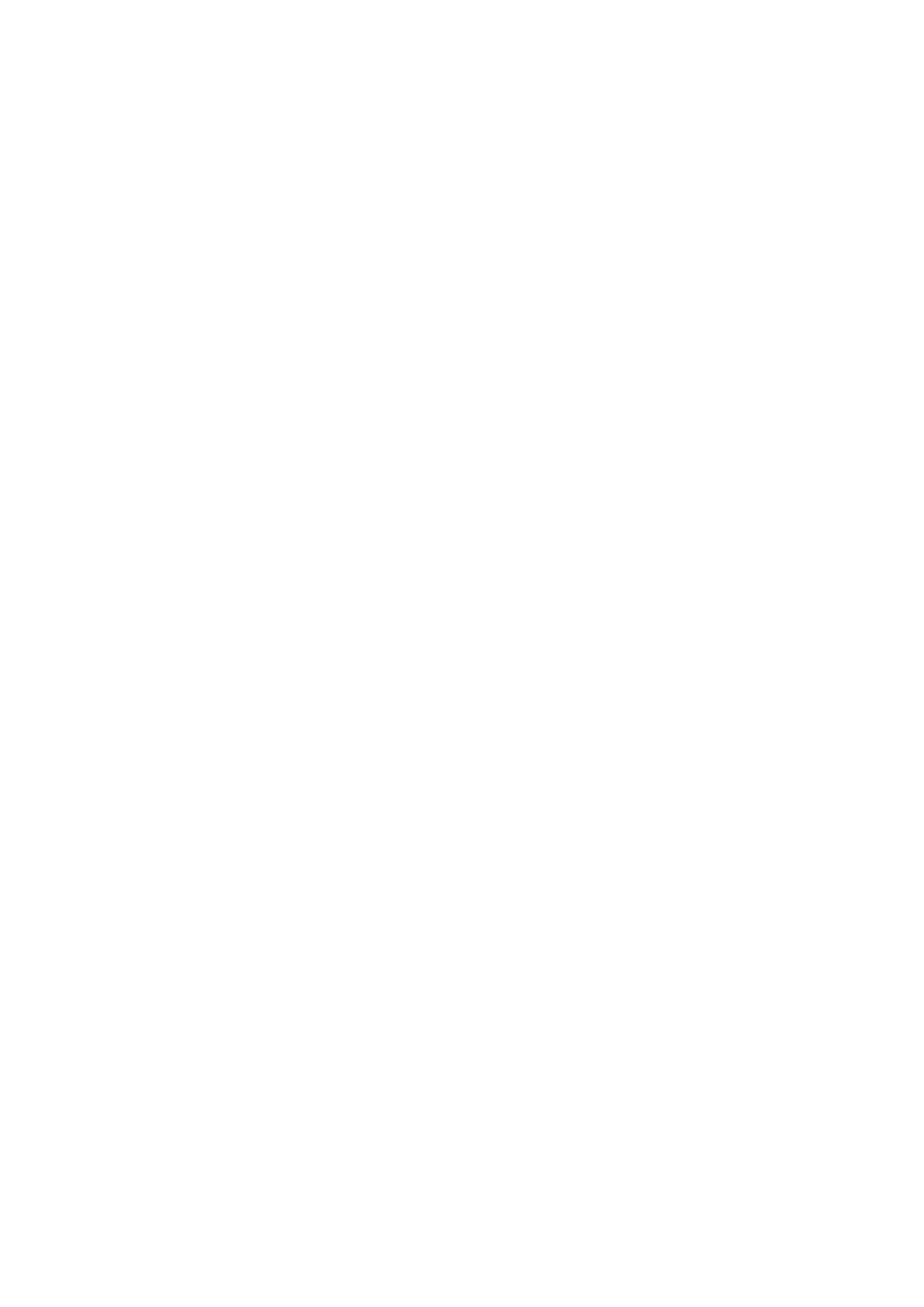### **Contents**

| <b>List of Figures</b>                       | vii                                   |
|----------------------------------------------|---------------------------------------|
| <b>List of Tables</b>                        | ix                                    |
| Listings                                     | xi                                    |
| <b>List of Additional Material</b>           | xiii                                  |
| <b>Declaration of Authorship</b>             | XV                                    |
| Acknowledgements                             | xvii                                  |
| <b>Definitions and Abbreviations</b>         | xxi                                   |
| Introduction<br>$\mathbf{1}$<br>1.1<br>1.1.1 | 1<br>$\overline{2}$<br>$\overline{2}$ |
| 2 Conclusions                                | 5                                     |
| Appendix A Stuff                             | 7                                     |
| <b>Glossary</b> [if relevant]                | 9                                     |
| References                                   | 11                                    |
| Bibliography                                 | 13                                    |
| Index [if relevant]                          | 15                                    |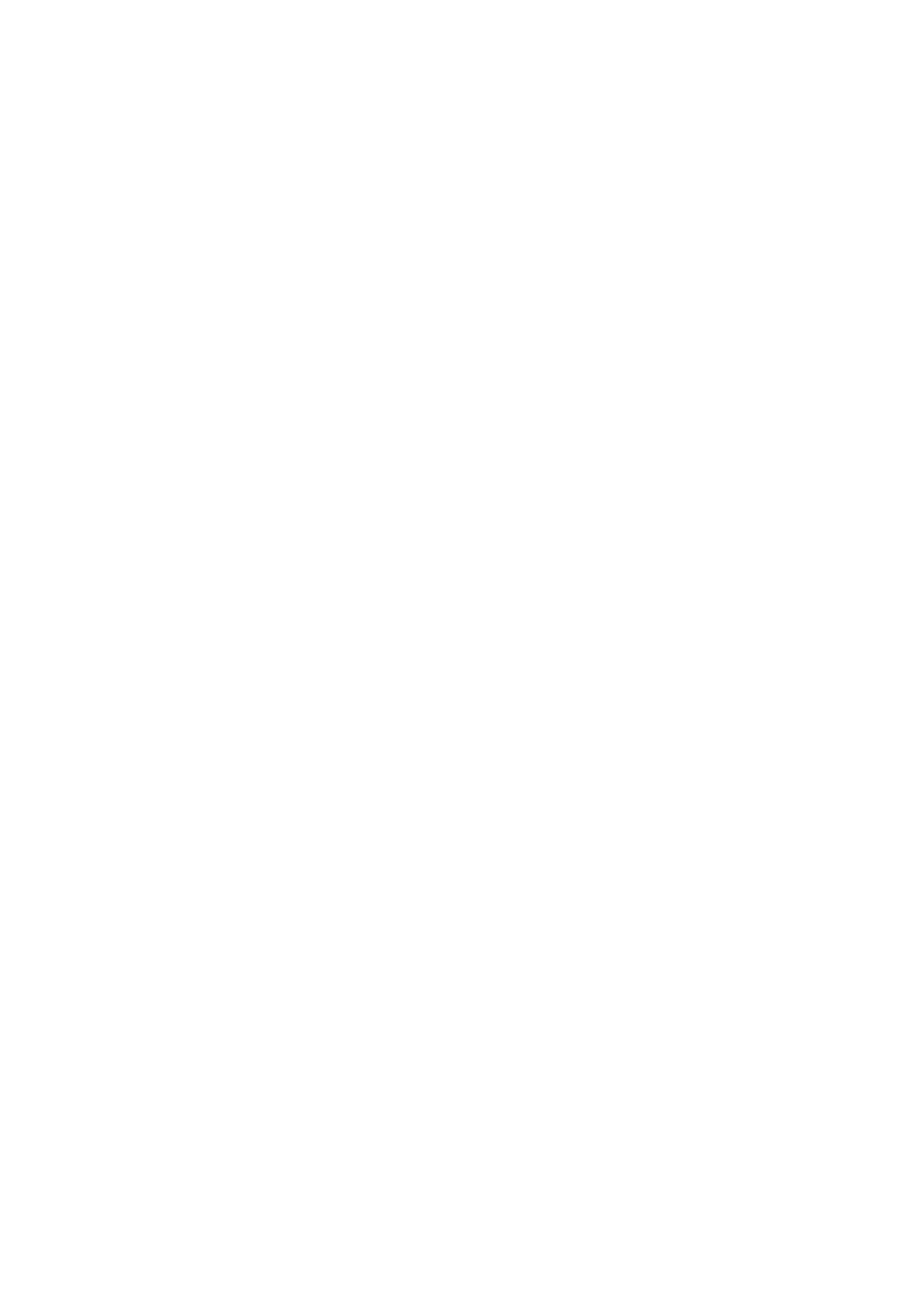## <span id="page-8-0"></span>**List of Figures**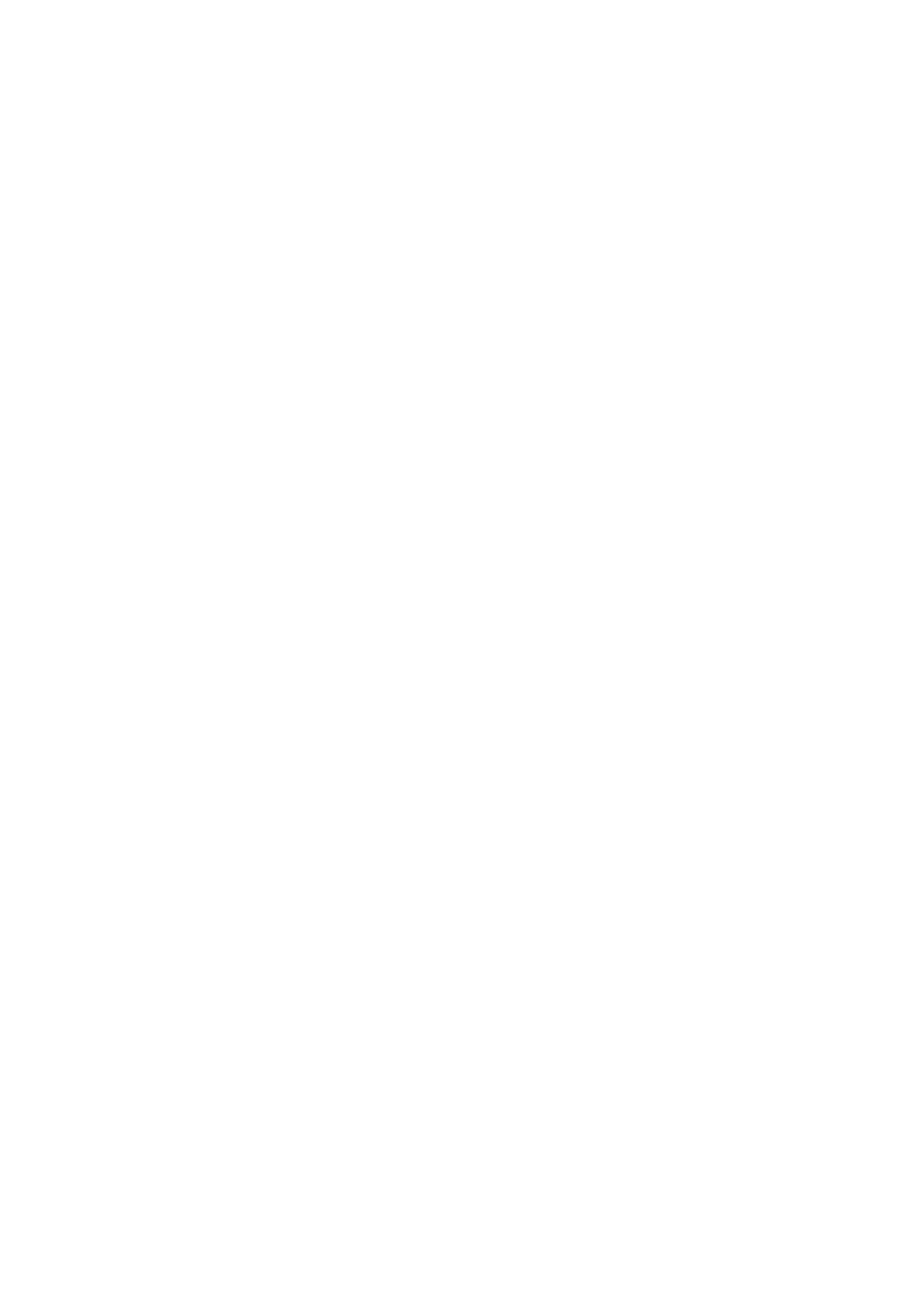## <span id="page-10-0"></span>**List of Tables**

|--|--|--|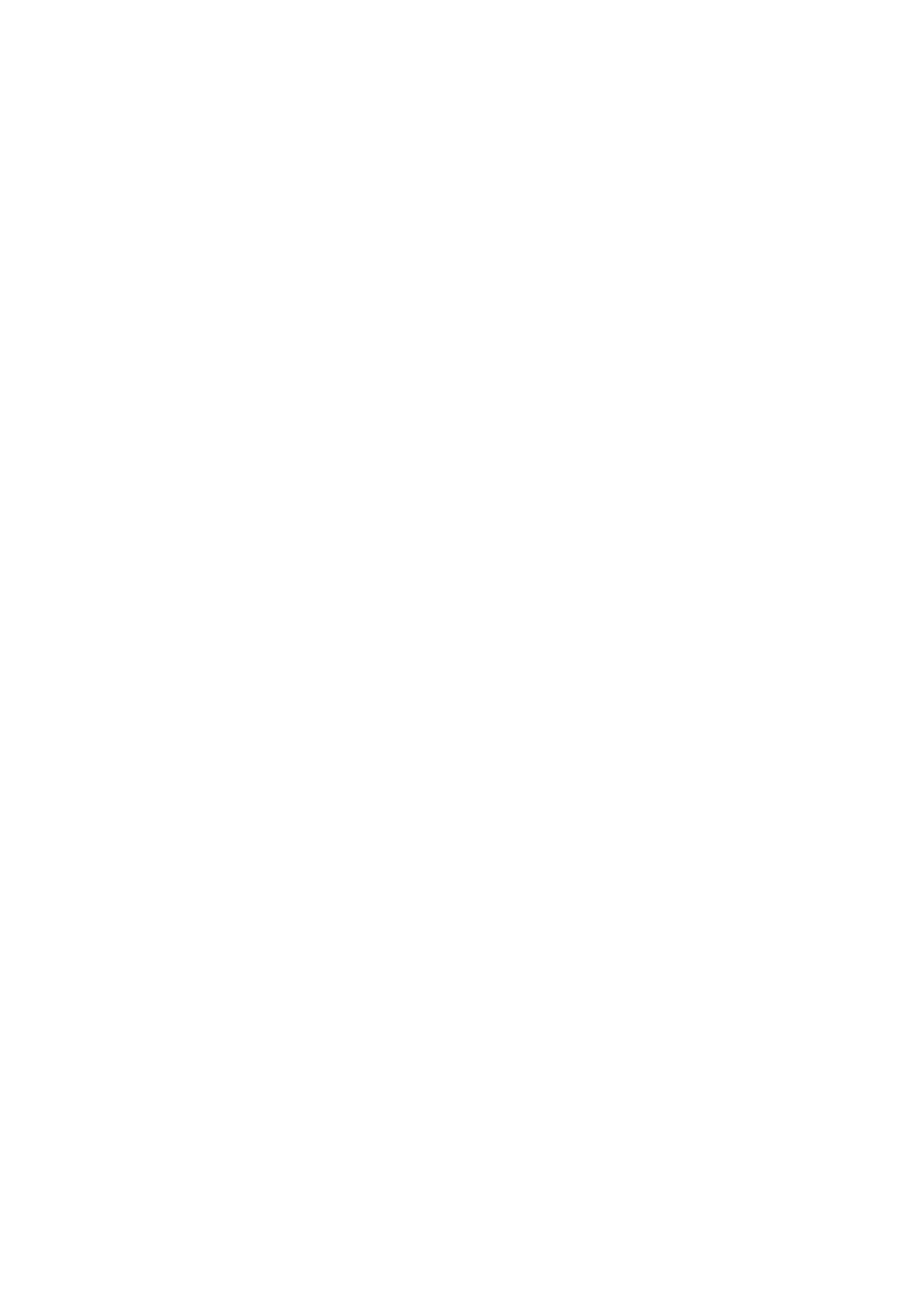## <span id="page-12-0"></span>**Listings**

| 2.1 Listing of what an example listing would be like $\dots \dots \dots \dots \dots$ |  |  |  |  |  |  |  |  |  |
|--------------------------------------------------------------------------------------|--|--|--|--|--|--|--|--|--|
|                                                                                      |  |  |  |  |  |  |  |  |  |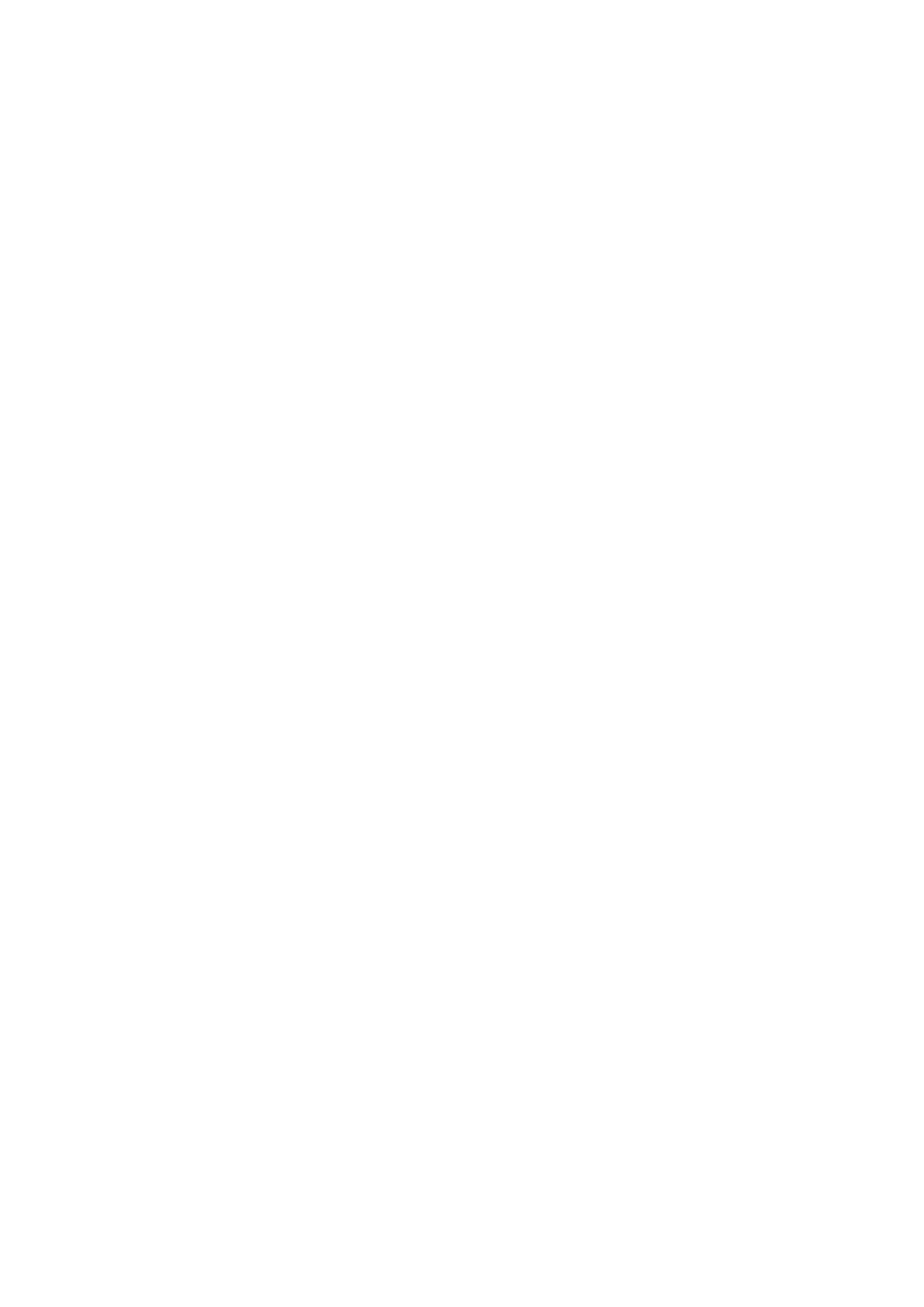### <span id="page-14-0"></span>**List of Additional Material**

**Material Name e.g Map**

**Material Name e.g CD**

**Test Material**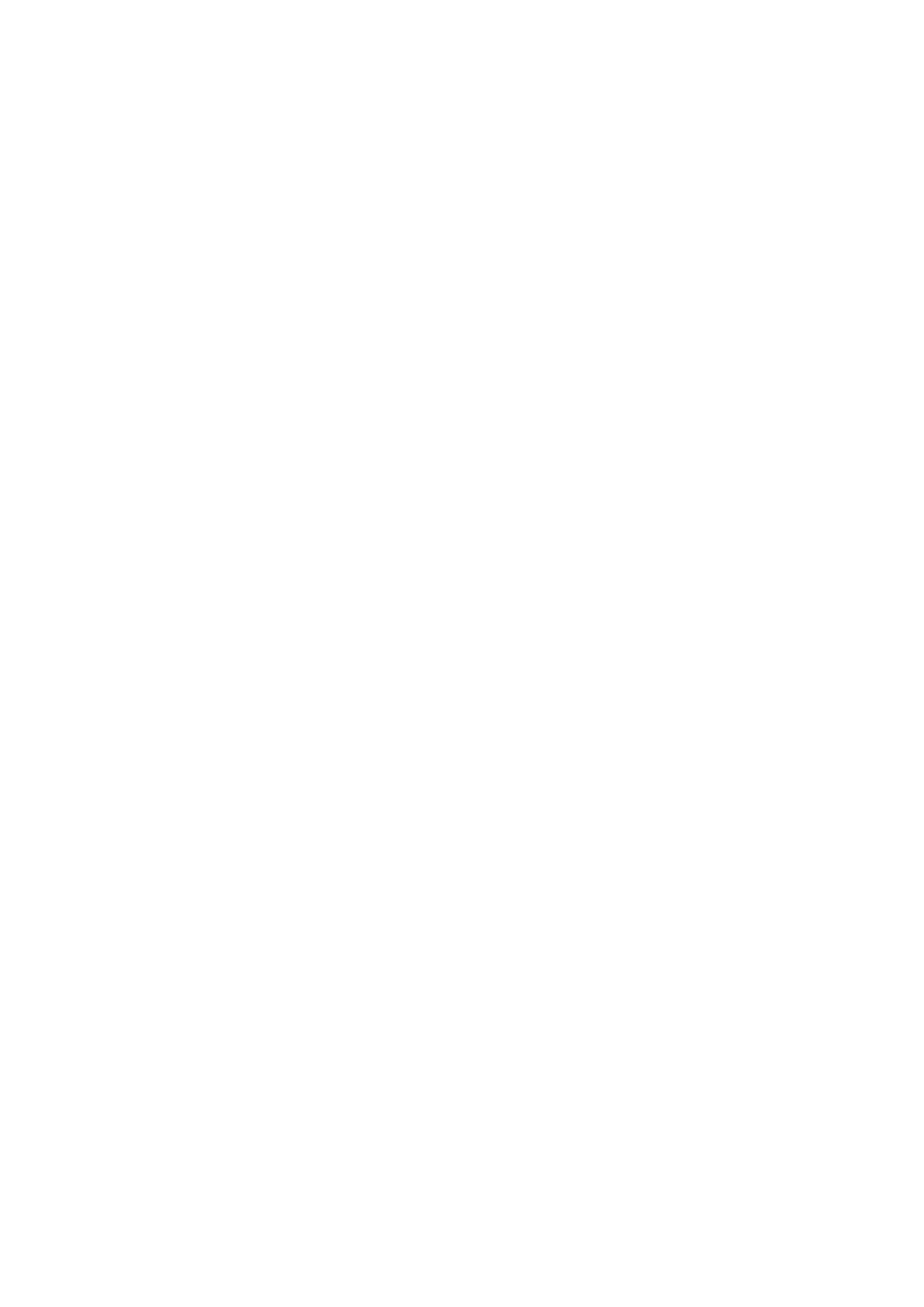#### **Declaration of Authorship**

<span id="page-16-0"></span>I declare that this thesis and the work presented in it is my own and has been generated by me as the result of my own original research.

I confirm that:

- 1. This work was done wholly or mainly while in candidature for a research degree at this University;
- 2. Where any part of this thesis has previously been submitted for a degree or any other qualification at this University or any other institution, this has been clearly stated;
- 3. Where I have consulted the published work of others, this is always clearly attributed;
- 4. Where I have quoted from the work of others, the source is always given. With the exception of such quotations, this thesis is entirely my own work;
- 5. I have acknowledged all main sources of help;
- 6. Where the thesis is based on work done by myself jointly with others, I have made clear exactly what was done by others and what I have contributed myself;
- <span id="page-16-1"></span>7. Parts of this work have been published as: S.R. Gunn. Pdflatex instructions, 2001 C. J. Lovell. Updated templates, 2011 S.R. Gunn and C. J. Lovell. Updated templates reference 2, 2011

Signed:.......................................................................... Date:..................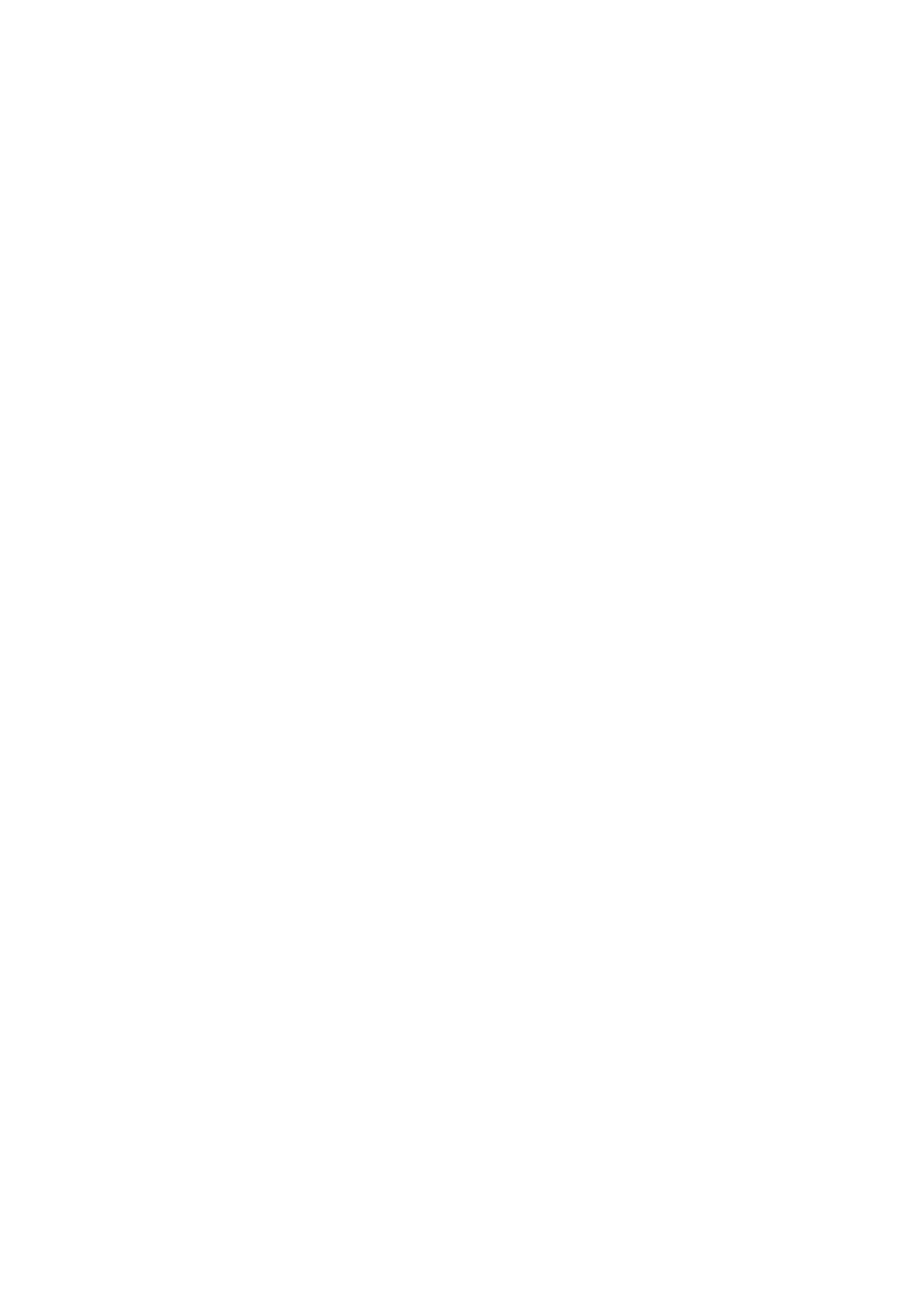### <span id="page-18-0"></span>Acknowledgements

Thanks to no one.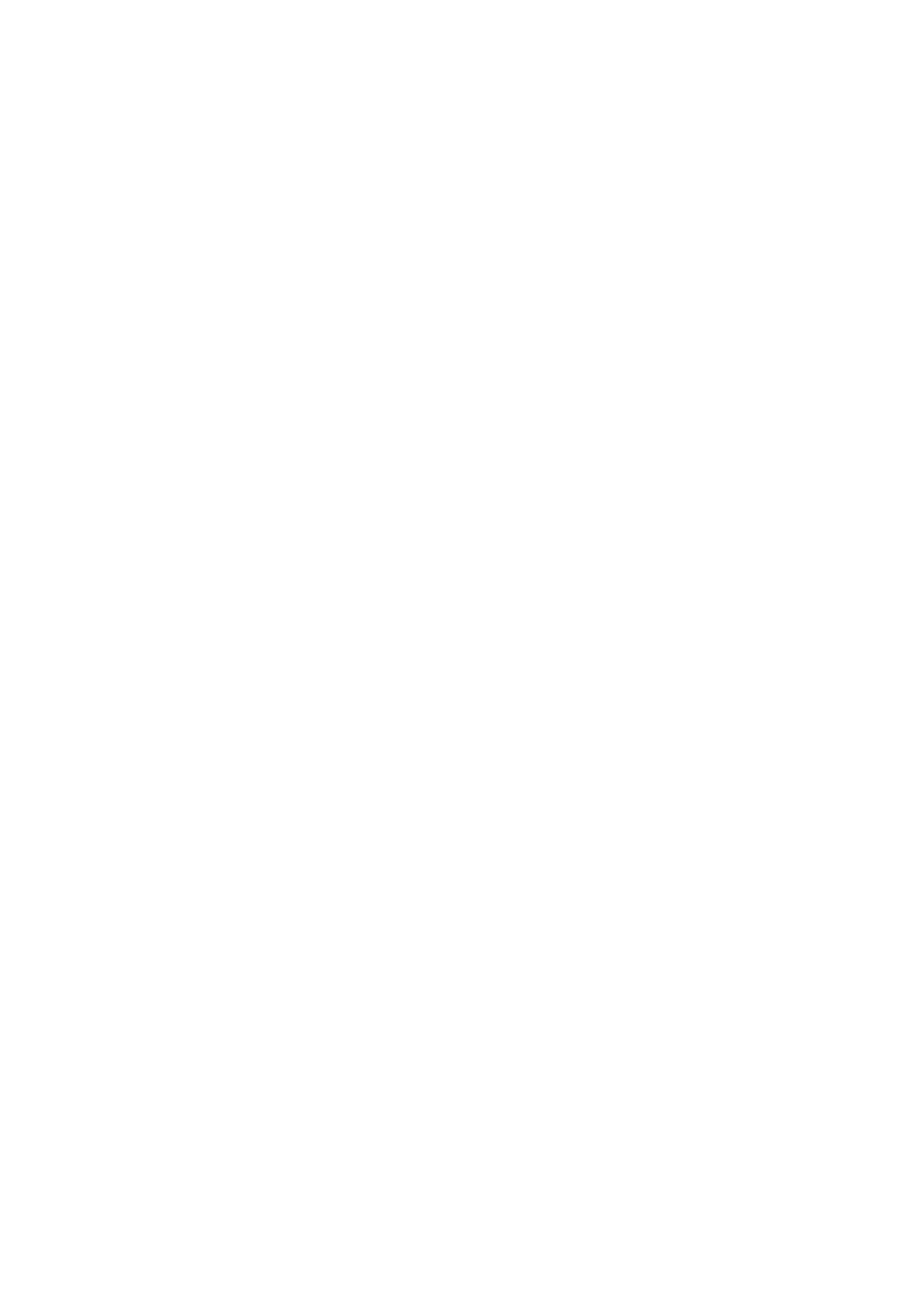$To \dots$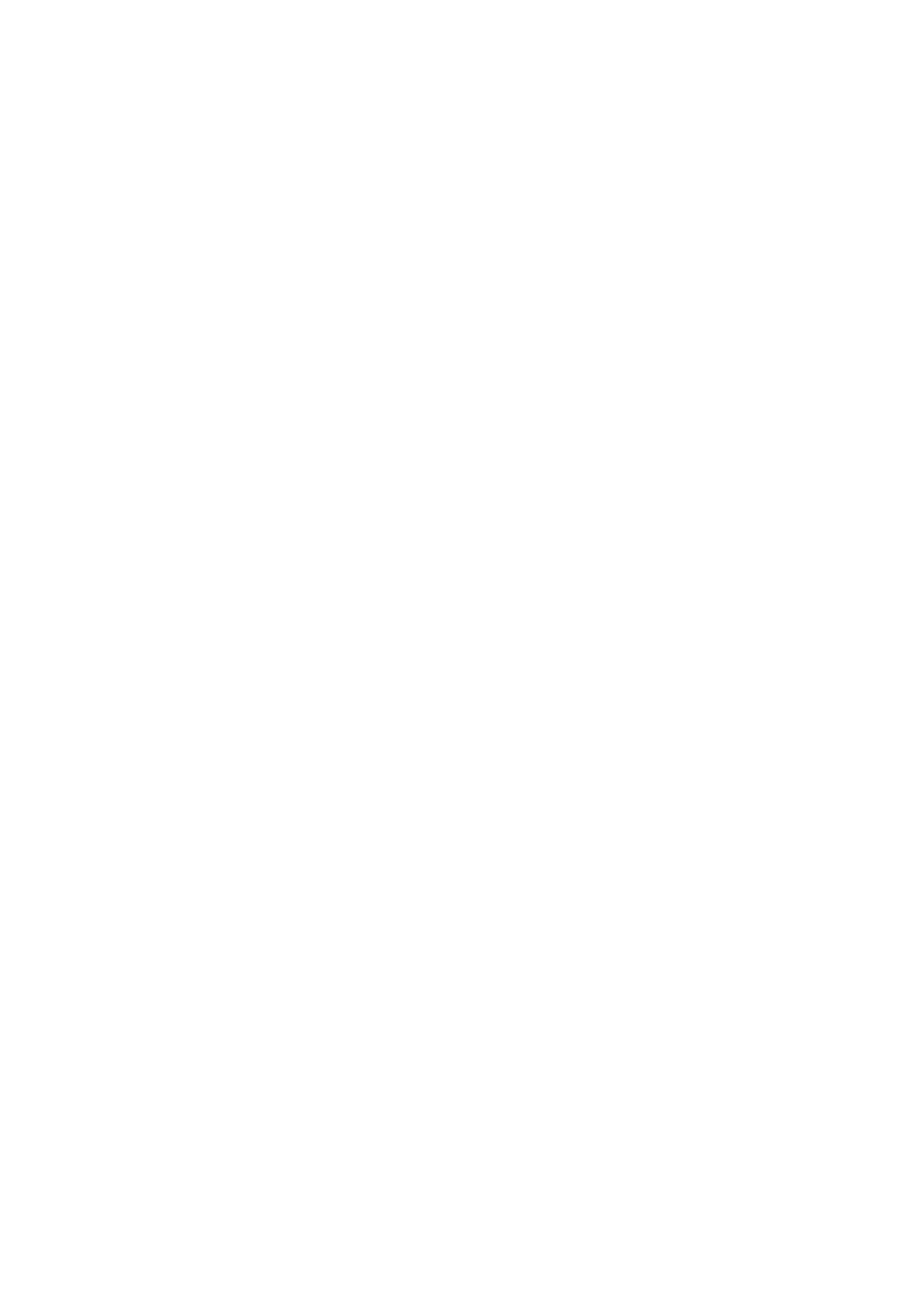## <span id="page-22-0"></span>**Definitions and Abbreviations**

- *w* The weight vector
- § If relevant to discipline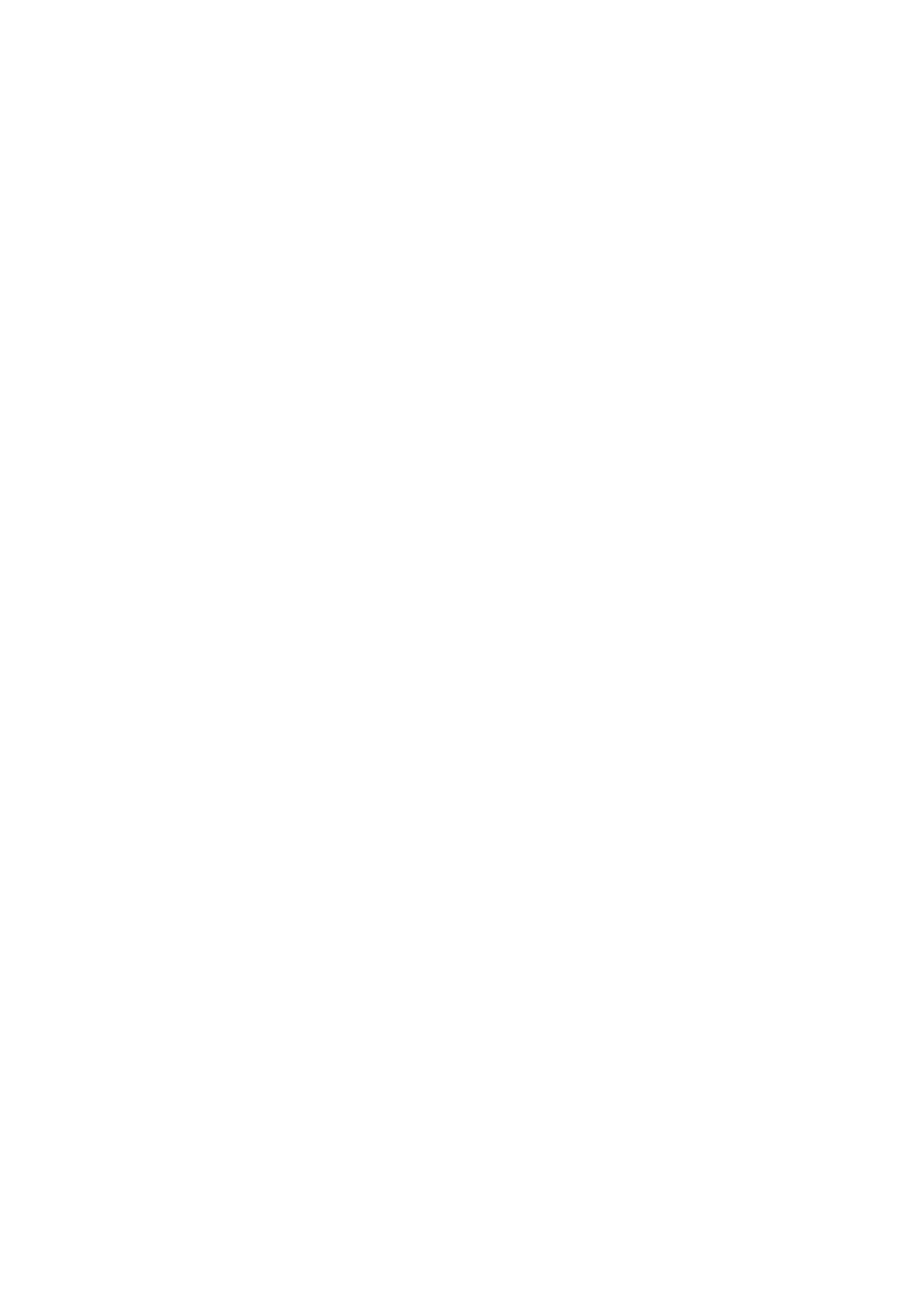### <span id="page-24-0"></span>**Chapter 1**

### **Introduction**

You probably found all the files from [Longman](#page-34-1) [\(2019\)](#page-34-1), they were originally made from [Gunn](#page-16-1) [\(2001\)](#page-16-1). Template specific instructions can be found at: <https://git.soton.ac.uk/el7g15/uos-latex-template-instructions>.

<span id="page-24-2"></span>Table [1.1](#page-24-2) illustrates the results of some arbitrary example work.

| <b>Training Error</b> Testing Error |          |  |  |  |  |  |  |  |
|-------------------------------------|----------|--|--|--|--|--|--|--|
|                                     | $\infty$ |  |  |  |  |  |  |  |

TABLE 1.1: The Results

<span id="page-24-1"></span>Figure [1.1](#page-24-1) shows why this is the case.



FIGURE 1.1: A colourful picture.

This page shows you a subfigure example in Figure [1.2.](#page-25-2) Lorem ipsum dolor sit amet, consectetur adipiscing elit. Donec rutrum sodales ligula, ac aliquam sem interdum at.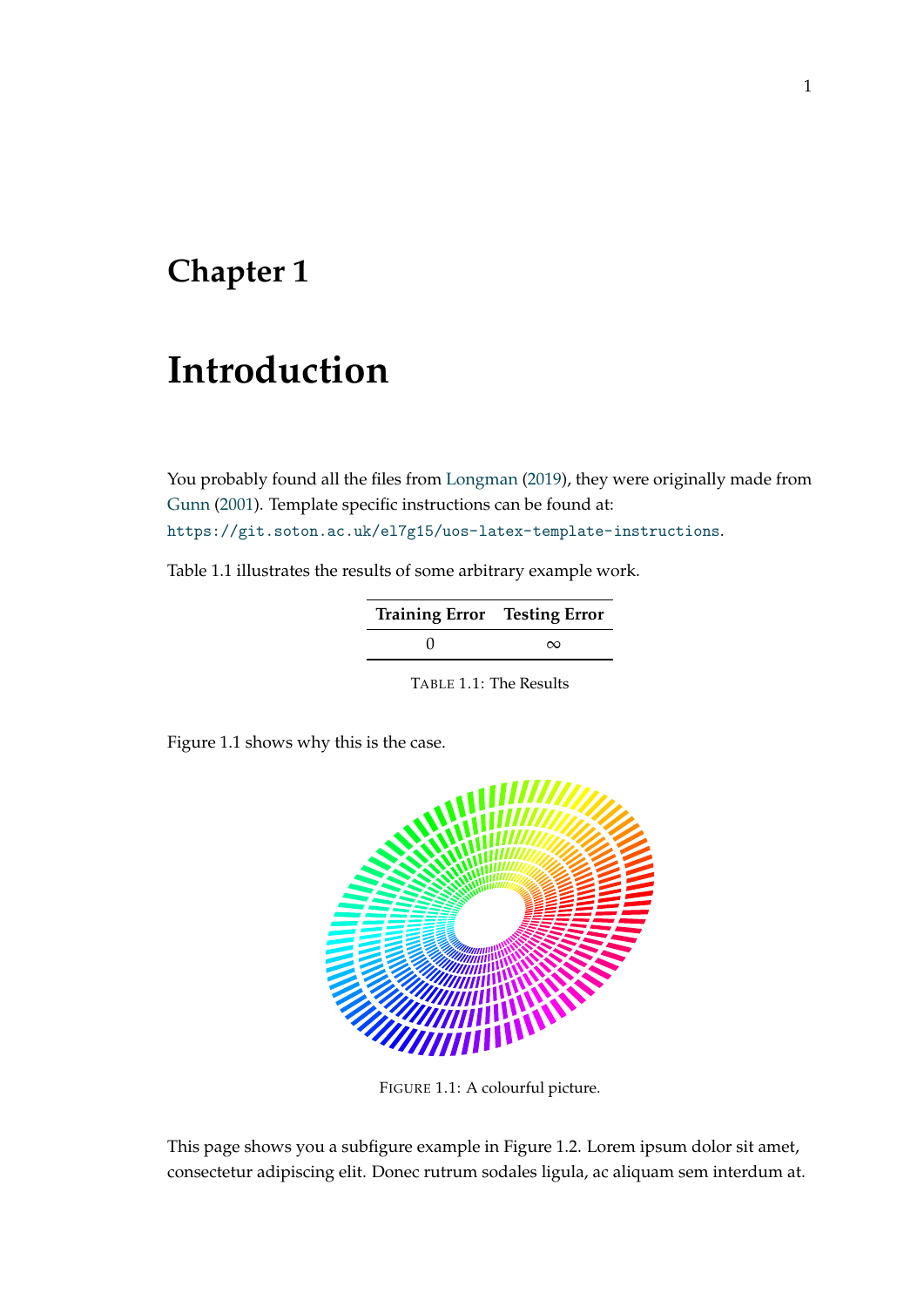<span id="page-25-2"></span>

FIGURE 1.2: A doubly colourful picture.

Ut commodo pulvinar ipsum. Aliquam et diam sed nibh tincidunt mollis vitae quis nunc. In vel ante vitae felis semper malesuada sed a metus. Aliquam semper metus vel metus imperdiet, quis mollis nisi volutpat. Integer in convallis erat, et auctor dui. Phasellus id tristique tortor. Mauris ac nisi ut mi pulvinar interdum. Donec quis nibh tempus erat lobortis dapibus non a nunc. Nulla laoreet tempus fringilla. Aliquam pulvinar, sapien eu interdum gravida, libero urna dapibus sem, sodales efficitur lorem nunc et justo. Proin vitae dolor nisl.

#### <span id="page-25-0"></span>**1.1 A Section of a chapter**

Nulla molestie velit sed dui ullamcorper viverra. Fusce placerat vulputate lacus eu consequat. Cras ullamcorper vel mauris quis aliquam. Curabitur non varius elit, eget commodo urna. Phasellus erat libero, faucibus elementum augue eget, malesuada fringilla purus. Quisque pulvinar, lectus sit amet ultricies tristique, eros nunc commodo lacus, nec ultrices risus lorem vitae diam. Cras ac ornare nisi.

#### <span id="page-25-1"></span>**1.1.1 Some quotes**

Nam egestas felis euismod erat tincidunt ornare. Nulla hendrerit tempor purus ac consequat. Aliquam commodo, ipsum vestibulum lobortis semper, urna turpis sagittis dolor, id ullamcorper nulla nisl vitae ex. Vivamus ut metus vel velit rhoncus pulvinar sit amet nec diam. Aliquam aliquet, enim eget efficitur euismod, velit arcu mattis nisl, a mollis dui leo vel libero. Nullam porttitor convallis magna ut feugiat. 'Cras at ultrices metus.' Nullam vulputate quis justo sit amet pharetra. Praesent sodales eros non suscipit gravida.

Lorem ipsum dolor sit amet, consectetur adipiscing elit. Donec rutrum sodales ligula, ac aliquam sem interdum at.

Pellentesque sodales lobortis feugiat. Vivamus volutpat mauris id odio aliquam maximus sed sit amet nibh. Fusce odio tortor, aliquam et mauris facilisis, interdum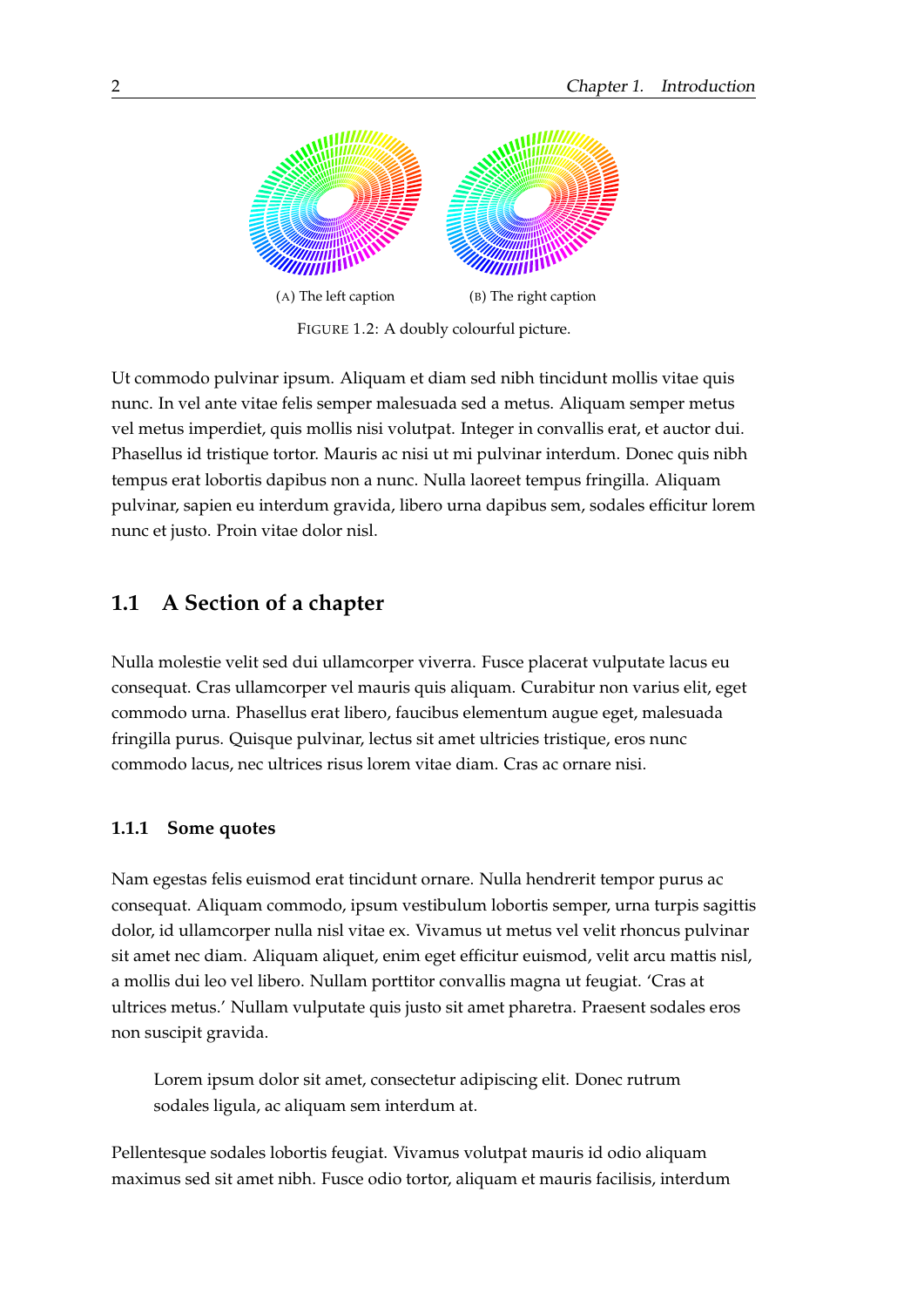placerat tortor. Suspendisse dapibus, massa eget cursus congue, mi lectus luctus nisl, vitae sagittis ligula ante sit amet enim. Donec quis sapien vel ex vestibulum porta. Vivamus mattis sodales turpis, id interdum justo ullamcorper a. Aenean ornare urna turpis, id fermentum eros commodo aliquet. Class aptent taciti sociosqu ad litora torquent per conubia nostra, per inceptos himenaeos. Donec cursus pretium ex at mollis. Vestibulum ante ipsum primis in faucibus orci luctus et ultrices posuere cubilia Curae; Sed at diam quam. Etiam a sollicitudin dui. Nulla facilisi. Phasellus condimentum tincidunt ipsum. Sed dignissim neque a porttitor finibus. Maecenas pretium dictum lorem vitae viverra.

The \attrib macro attributes block elements, for example when citing a reference after a block quotation. [\(Swift](#page-34-2) [\(1999\)](#page-34-2))

Donec vitae massa nisi. Praesent sed sollicitudin urna. Suspendisse vitae cursus tortor. In egestas quis dolor ac porttitor. Pellentesque suscipit leo nisi, a semper nunc interdum quis. Aenean massa magna, aliquam imperdiet lorem vitae, vestibulum dignissim nunc. Nunc molestie eleifend dui et porta. Sed auctor eu nunc vel faucibus. Integer et finibus metus, pharetra egestas velit. Sed nec magna semper, rutrum diam vitae, accumsan sapien. Donec congue viverra luctus.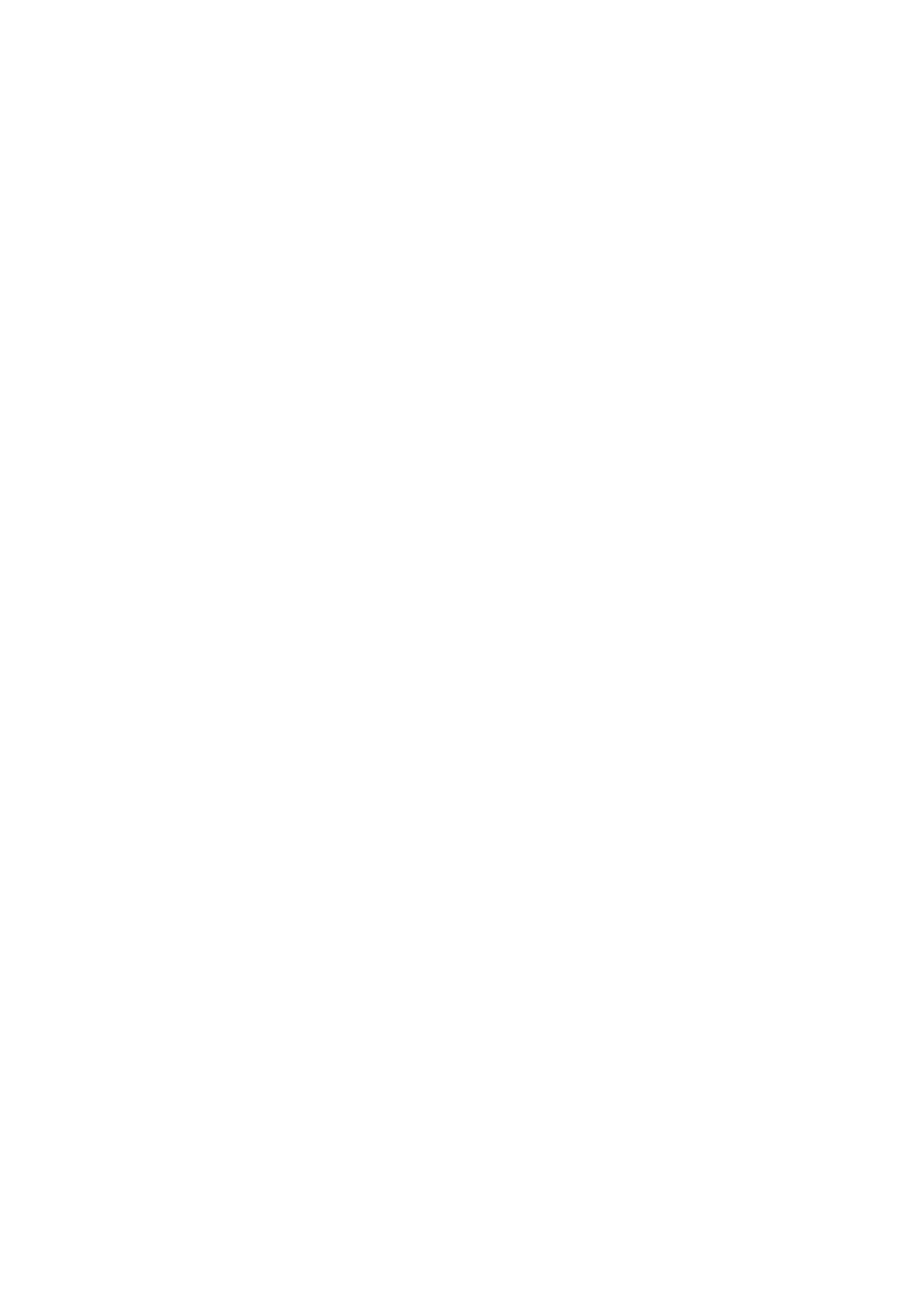### <span id="page-28-0"></span>**Chapter 2**

## **Conclusions**

It works.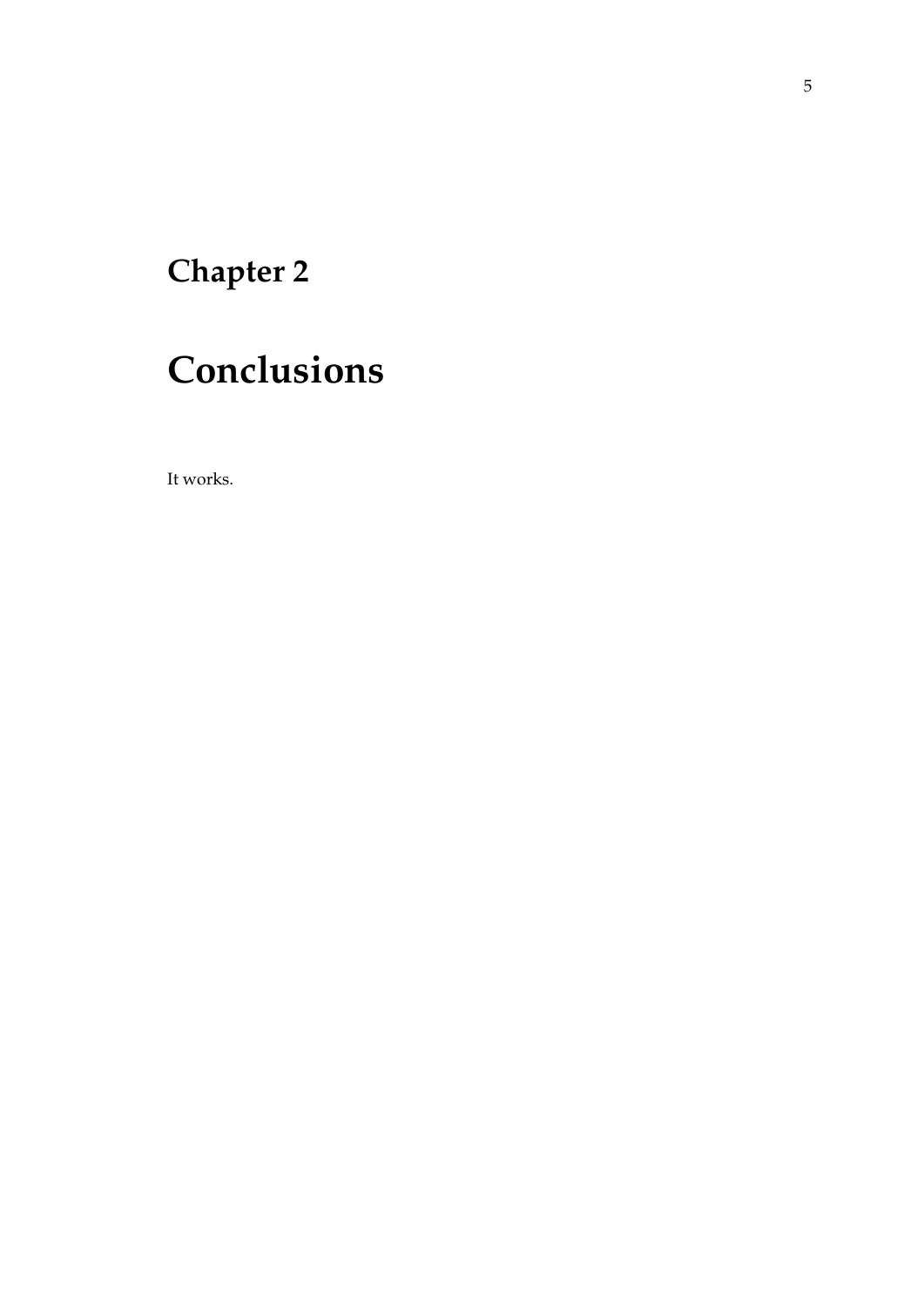```
This is a test listing
The test listing has serveral lines
to show how the listings
will be displayed
```
LISTING 2.1: Listing of what an example listing would be like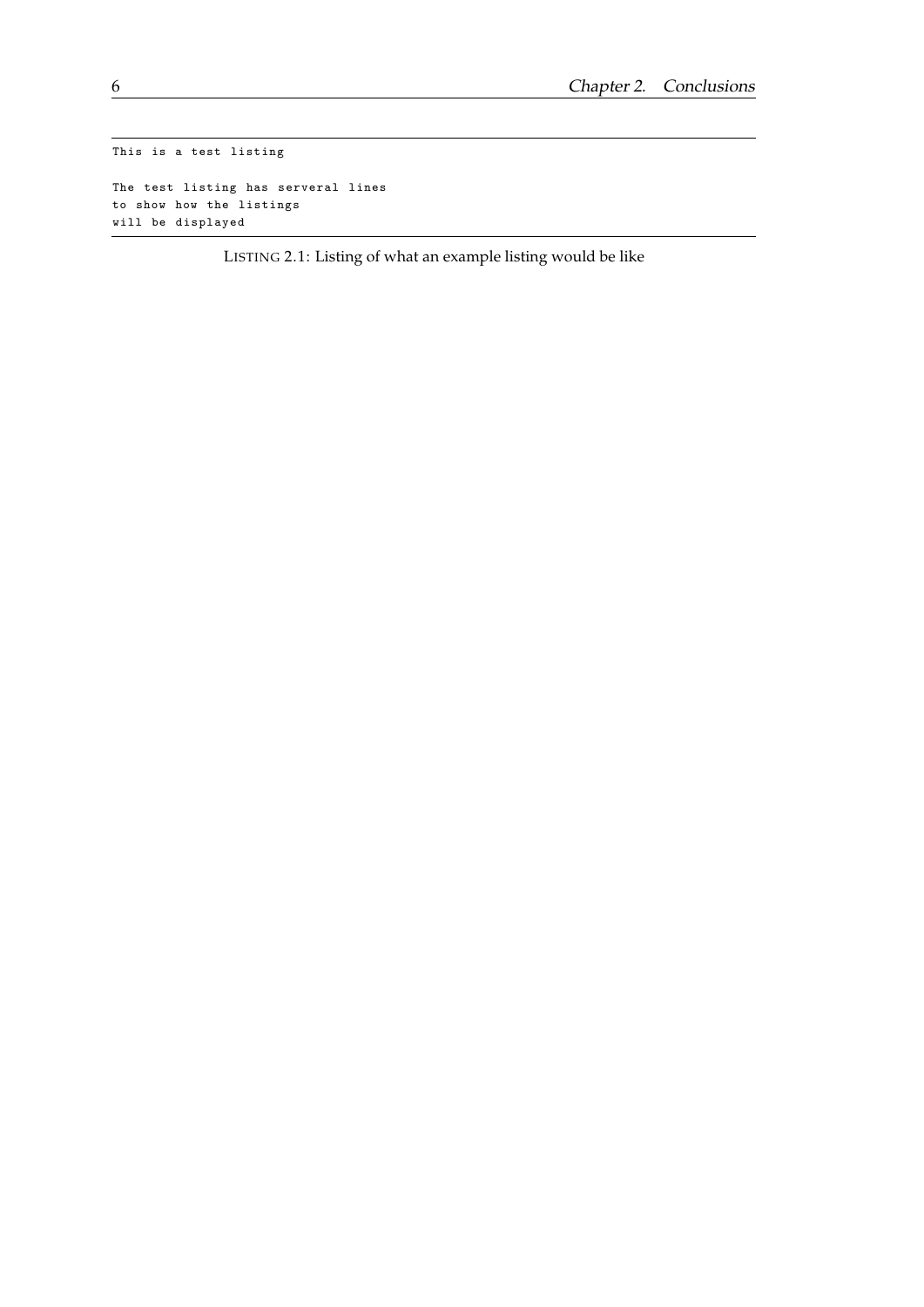### <span id="page-30-0"></span>**Appendix A**

### **Stuff**

The following gets in the way of the text....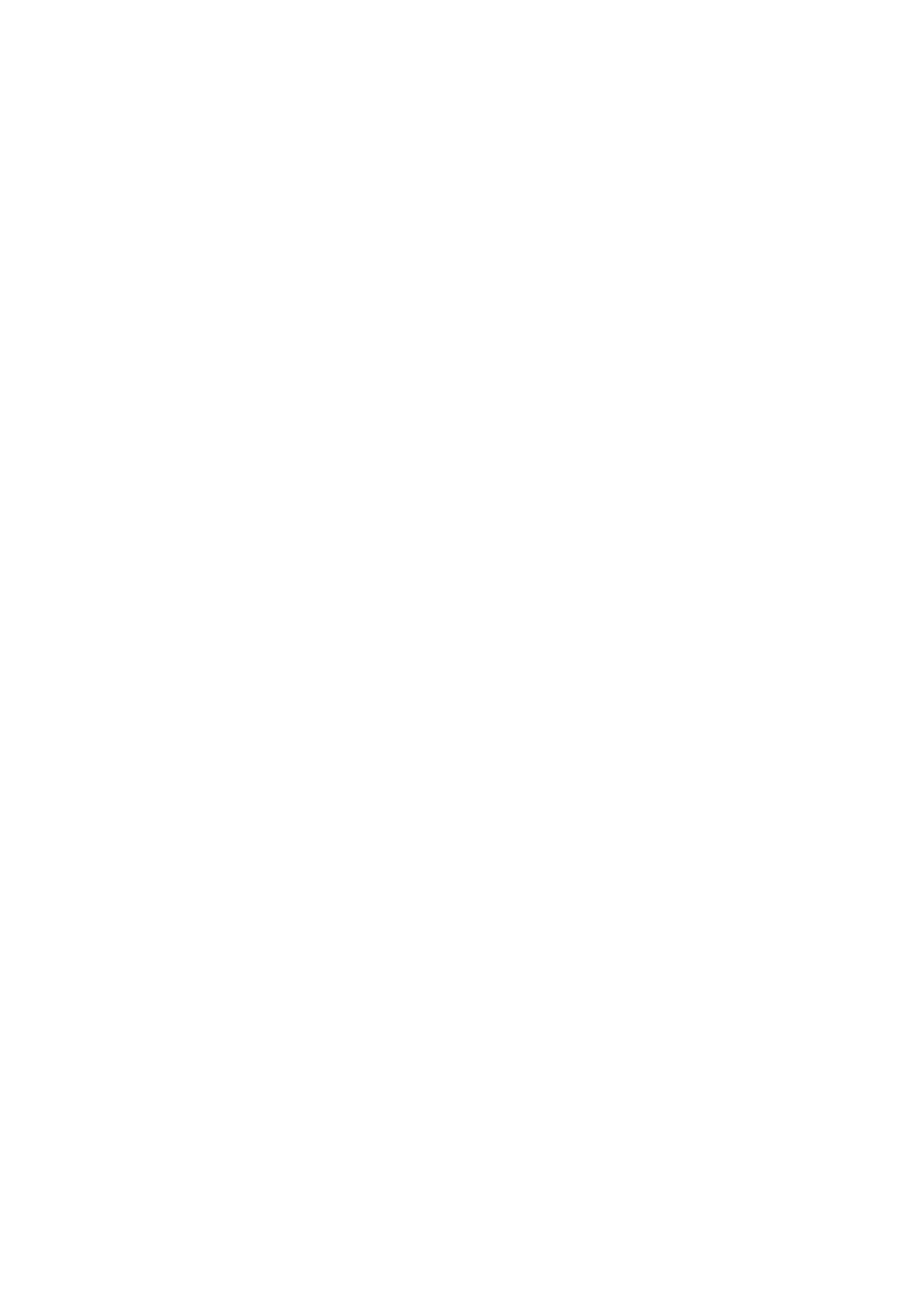<span id="page-32-0"></span>**Glossary [if relevant]**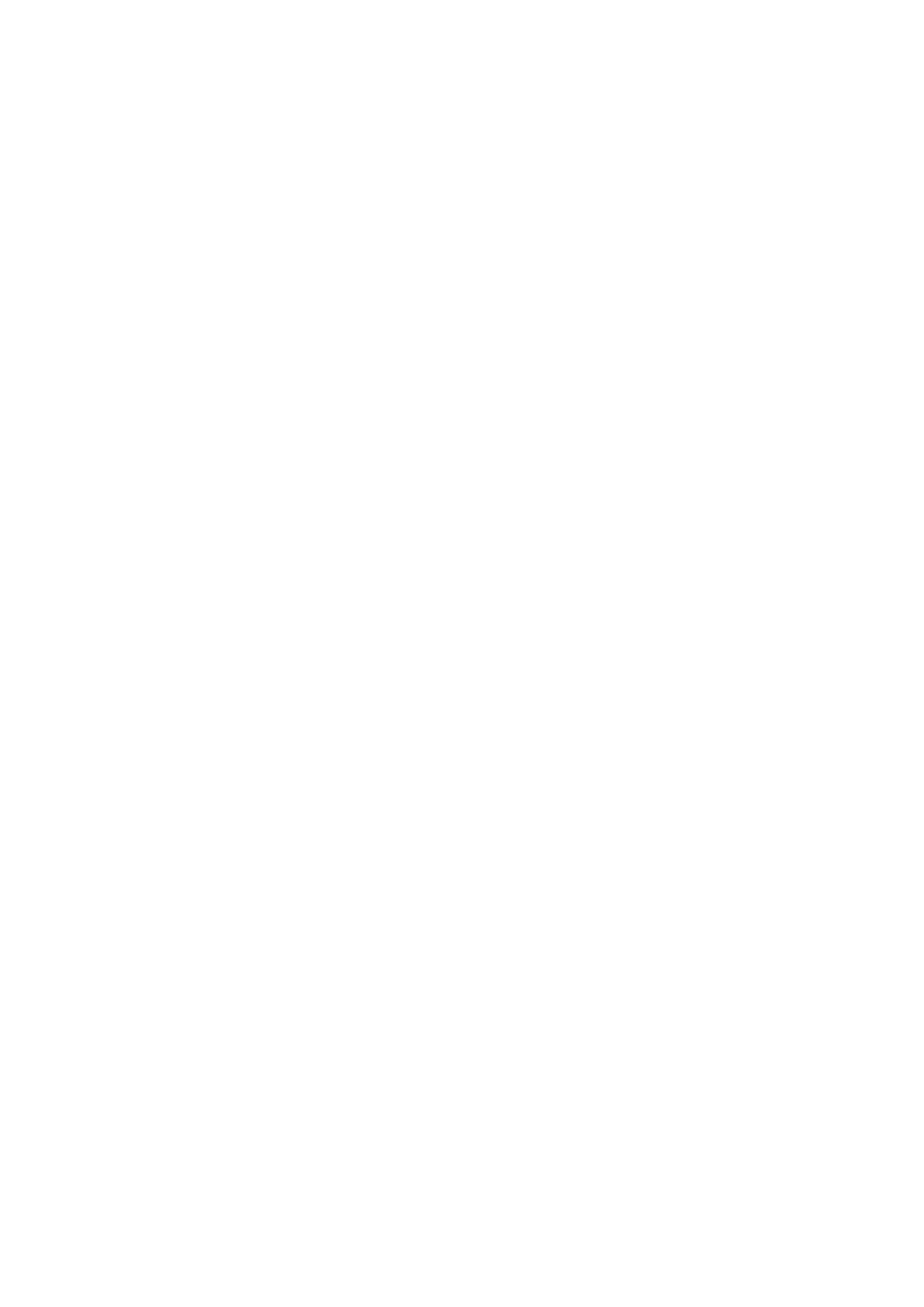### <span id="page-34-0"></span>**References**

- S.R. Gunn. Pdflatex instructions, 2001.
- S.R. Gunn and C. J. Lovell. Updated templates reference 2, 2011.
- <span id="page-34-1"></span>E. Longman. University of Southampton LaTeX documents, 2019. <https://library.soton.ac.uk/thesis/templates> and <https://git.soton.ac.uk/el7g15/uos-latex-template>.
- C. J. Lovell. Updated templates, 2011.
- <span id="page-34-2"></span>Matt Swift. The attrib latex package attribution of block elements (frankenstein's hat), 1999. URL <http://cs.brown.edu/about/system/managed/latex/doc/attrib.pdf>.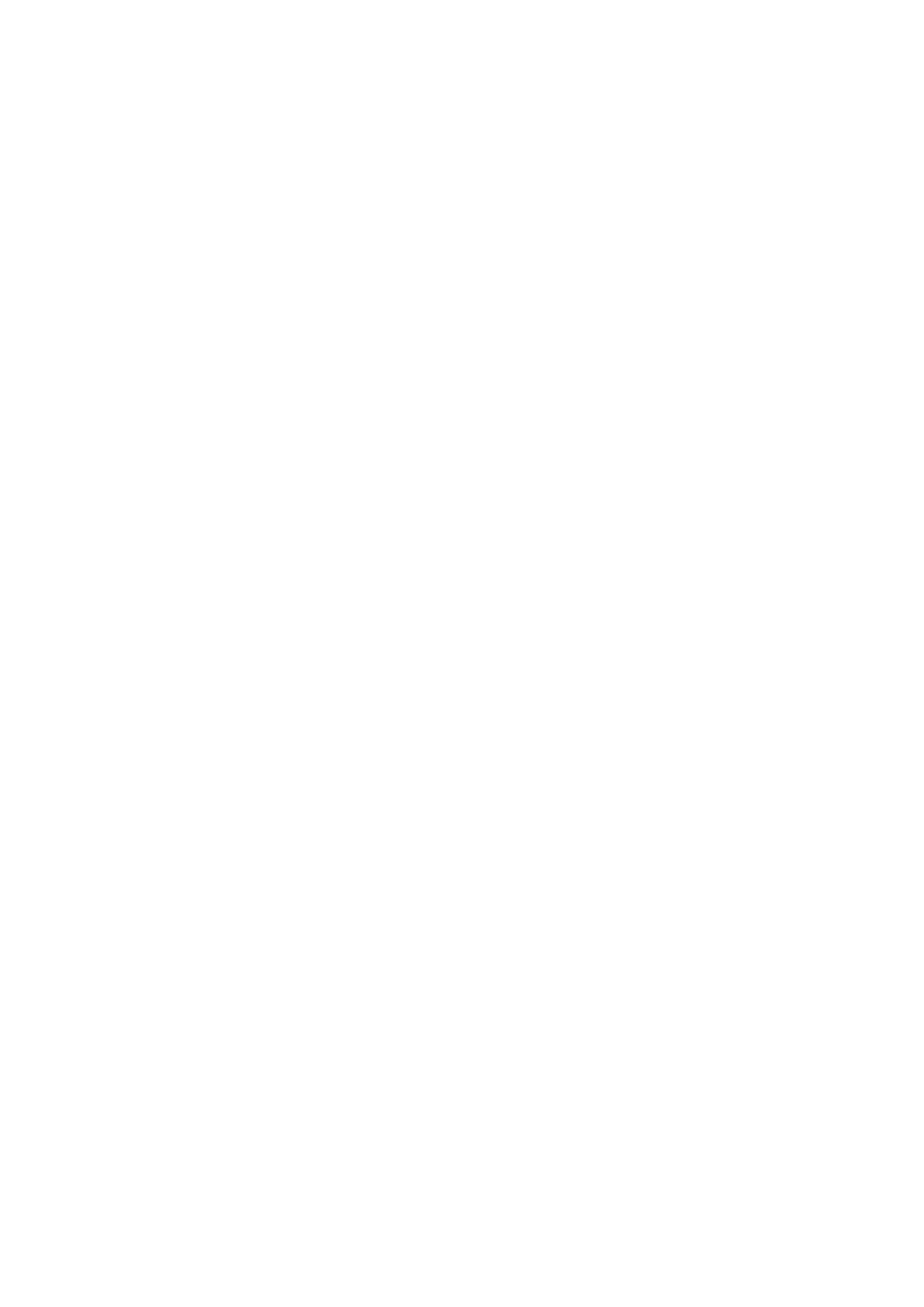## <span id="page-36-0"></span>**Bibliography**

To use bibliography as well as the references section use the multibbl package.